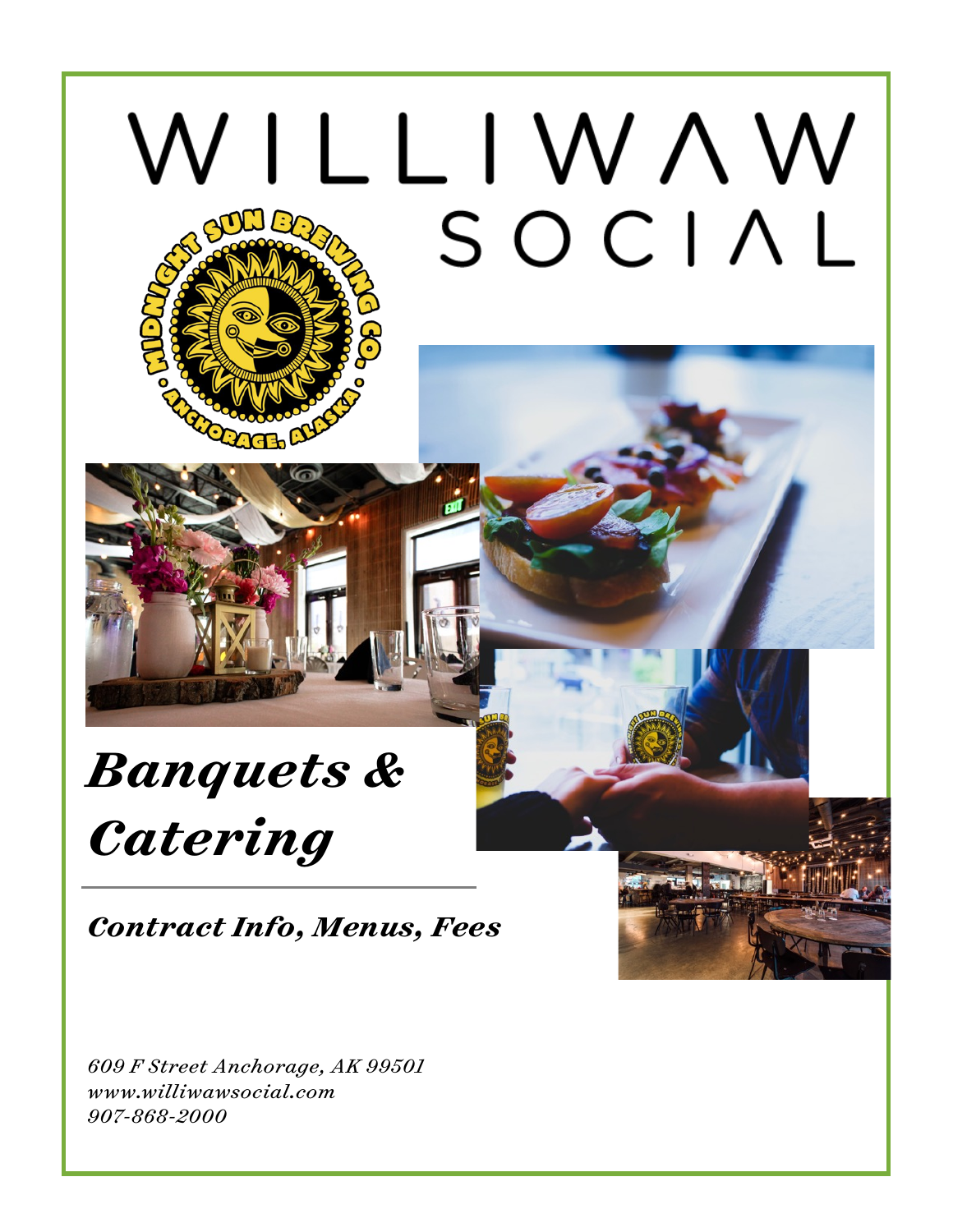#### *Rental Policies, Procedures and Fees*

#### *Rental & Facility Fees*

*All hosted food/beverage services in our facility will have an automatic 22% service and applicable facility fees. Minimums / Rental Rates are subject to peak time prices and blackout dates.* 

*Peak time frames: May – August, December, Fridays and Saturdays. These peak time frames apply unless otherwise noted.*

*Event bookings for The Roof are subject to approval of management and cancellation due to weather by booking manager only. Booking parties may not cancel due to weather unless agreed to by booking manager.*

#### *\$500 Room Rental fee for Speakeasy, Social Hall and/or the Dining Hall. \$300 Room Rental fee for the Lounge*

#### *Outside Food and Beverages*

*All food and beverage catering services must be provided by Williwaw. No outside food is allowed with the exception of cakes and pastries which are allowed with applicable pastry fee. See below for fees.* 

*No outside wine, liquor or beer allowed to be brought in or served on premiss unless approved by booking manager with additional fees outlined in "Bar fees and policies"* 

#### *Additional Fees for food related costs*

*- Outside cake fee: parties of 30 or less - \$25. Parties of 30 or more \$50. No plates or utensils are provided. Host must provide dessert plates and utensils.* 

*- Cakes with three or more tiers require a chef and cutting fee of \$75 for the first three (3) tiers and \$15 per each additional tier. Client may not cut and serve own cake to have this fee waived.*

*- \$150 prime rib carving fee for any menu with Prime Rib. - We are happy to make custom menus outside of our normal Catering menu. Special menu creation will require a meeting with our head chef and there is an additional \$50 fee for a special menu request.* 

*- The base fee for butler passed apps starts at \$150 and applies on all events with butler passed apps.* 

 *Banquets with 100 guests or less will have two (2) servers staffed at a minimum. Each additional server requested will be an additional \$150.* 

*Banquets with 200 guests or less will have three (3) servers staffed at a minimum. Each additional server requested will be an additional \$150.* 

*Banquets with 300 guests or less will have four (4) servers staffed at a minimum. Each additional server requested will be an additional \$150.* 

#### *Food and Beverage Deposits*

*Advance deposits are required at the time of confirmation of booking for all functions. A deposit of \$500 for the Speakeasy, Social Hall or Dining hall or \$300 for the Lounge is required to secure you reservation. This amount will be applied to the total banquet cost the day of the event. Deposits may be made by cash, Visa, Master Card, American Express, and Discover or by Cashier's check.*

#### *Billing / General Credit Policy*

*All banquets must have credit card on file or be paid in full night of the event. Clients having established an account with Williwaw Social may be extended direct billing privileges. A full disclosure of all charges will be sent to the party with the credit card receipt.*

#### *Cancellations*

*In the event of a cancelled function, Williwaw Social must be given 30 day notice. Failure to provide adequate notice may result in your deposit becoming forfeited. The following policies will apply when confirmed event cancels with less then 30 days notice:*

*A cancellation less than 30 days prior to the event will result in a 50% deposit loss. A cancellation less than 14 days prior to the event will result in a 100% loss of deposit.*

#### *Final Guest Count, Menu Selection, special catering fees*

*Any alterations to the original agreement must be made mo later than seven days before the event.* 

*A final head count is due no less than seven (7) business days prior to the event or original guest count charges will apply. The booking party will be charged for the final guarantee or actual attendance whichever is greater. Williwaw will not be held responsible for any changes made less than 72 hours prior to the event.*

*Final menu selections must be received a minimum of seven business days prior to the event. Williwaw Social reserves the right to substitute items for similar products as necessary. Williwaw Social cannot be held responsible for any last minute changes to menu selections. In the event that an event is booked and confirmed with less than five days notice, host must select from our "Limited Menu" selections only.* 

*No carryout is allowed on buffets due to liability.*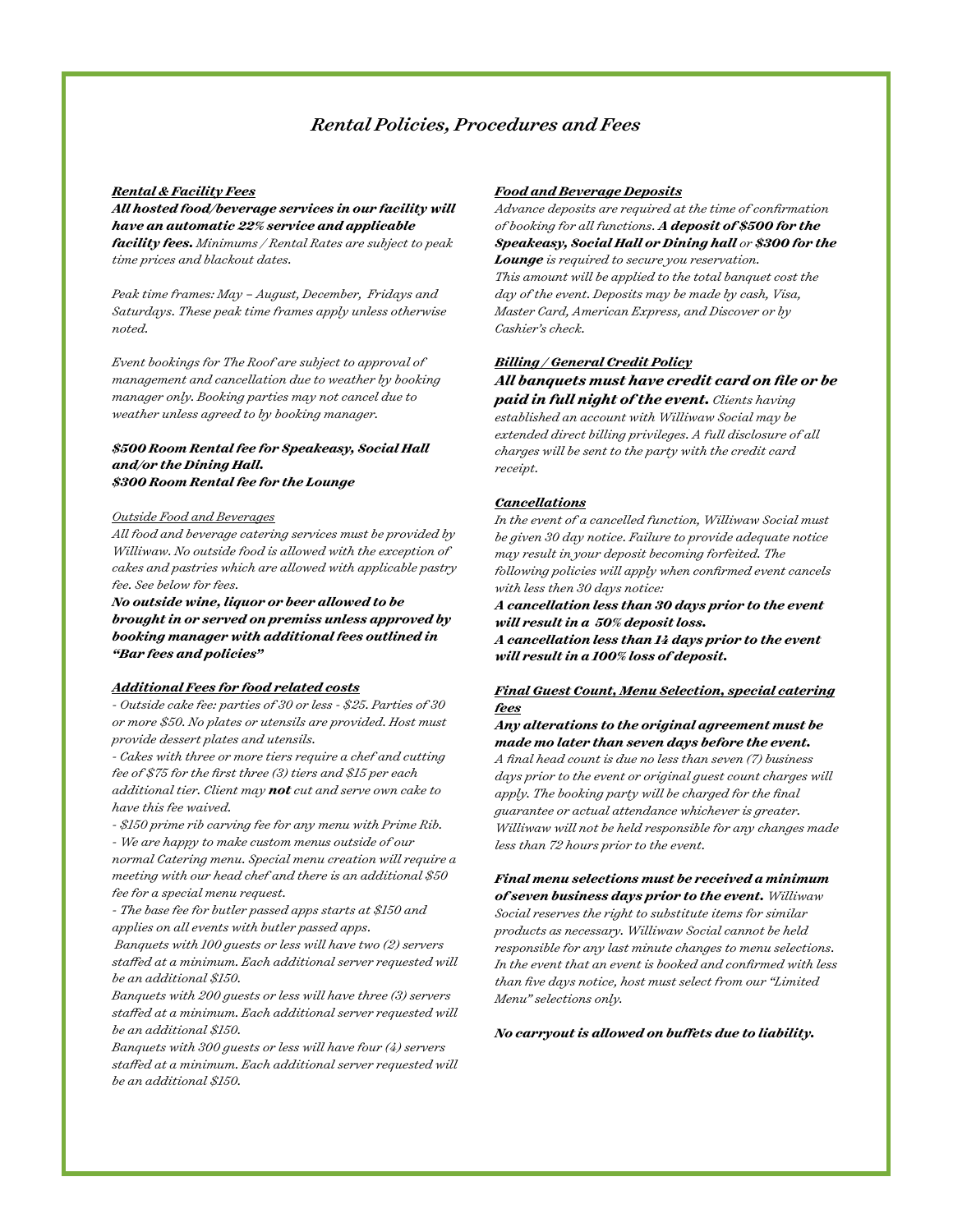#### *Bar fees and policies*

*Bars are available no later than 2:00 AM. Bar will issue a last call for alcoholic beverages one-half (1/2) hour prior to the end of an event. Alcoholic beverages will only be served to guests over 21 years of age.*

*Banquets with guest total of 100 or less will have two (2) bartenders staffed at a minimum. Each additional bartender requested will be an additional \$150.*

*Banquets with guest totals of 200 or less will have three (3) bartenders staffed at a minimum. Each additional bartender requested will be an additional \$150* 

*Banquets with guest total of 300 or less will have four (4) bartenders staffed at a minimum. Each additional bartender requested will be an additional \$150* 

*A beer and wine banquet bar can be provided in the Lounge for a \$100 set up fee.* 

*A full banquet bar can be provided in the Lounge for a \$175 set up fee.* 

#### *Corkage Fees*

*\$20 per bottle of wine or champagne \$75 per sixth barrel of draf beer plus \$1 per beer poured \$150 per half barrel of draf beer plus \$1 per beer poured* 

*Any other circumstances where beer, wine or liquor will be brought in will need to be discussed with the Williwaw Social Bar manager to determine fees. No outside liquor is permitted on the premise.* 

*Final drink menu selections must be received a minimum of five business days prior to the event. Williwaw Social reserves the right to substitute items for similar products as necessary. Williwaw Social cannot be held responsible for any last minute changes to drink menu selections.*

*Williwaw reserves the right to refuse service of alcohol to any guest. If guests be come intoxicated they will be asked to leave the premises immediately. Neither the booking party nor their guests may leave or enter the building with alcoholic beverages or with open containers.* 

#### *Setup times, fees and services fees*

*Any event over four (4) hours may incur additional charges. Extra rental hours requested are to be prearranged with booking manager for scheduling purposes prior to the event. All set up time will be prearranged and approved through the booking manager (Up to 2 hours maximum). In the event that the event has more than a two hour set up an additional \$100 room setup fee will apply.* 

#### *Entertainment/Music*

*The payment of any entertainment talent booked during a private party is the responsiblity of the host to book and pay. Williwaw provides our in-house equipment to use with the following fees.* 

*Stage / Audio / Visual equipment available upon request.* 

*Microphone only \$50 Microphone and projector \$150 Daily A/V tech rate \$200 for a half day, \$400 full day rate* 

#### *Seating*

*Williwaw Social's robust multi-use space means we have several event floor layouts and seating options available inhouse depending on the structure of your private event. Our furniture in each space, is available to use for your setup in the space you are booking. Use of other in-house furniture at Williwaw in other spaces is not available to use.* 

*Any additional seating you might need for your event will be the hosts responsiblity to rent and transport to and from Williwaw Social.* 

*Additional event service rentals are available thru outside sources. Any additional fees are dependent upon final set desired by client and booking party. Any additional seats or outside equipment needed for the hosts event that is not in house is the clients responsiblity to pay in full with the vendor.* 

*Event host responsible for place cards, if applicable.*

#### *Decorating and Damages*

*Williwaw Social provides black linens for the buffet setup only. Any additional linens needed are at the cost of the event host.* 

*Booking party agrees to be responsible for any damage done to the building.* 

*The use of birdseed, rice, glitter, silly string or confetti are not permitted.* 

*Williwaw Social will not be held responsible for any loss or damages to material, premises during the period of time that they are renting the space. It is specifically understood that decorations, signage, and any similar items will not be hung in such a way that may cause damage to walls, doors or structures. Parties who wish to decorate the space may do so, provided they use only masking tape for hanging items on walls.* 

*No staplers or pushpins may be used on walls, doors or structures.* 

*The booking party is responsible for setting up and removal of decorations. Decorating time must be prearranged with the booking manager.* 

*Equipment or personal property lef on the premises is the responsibility booking party, guest or outside vendors to collect and load out at the end of the event.*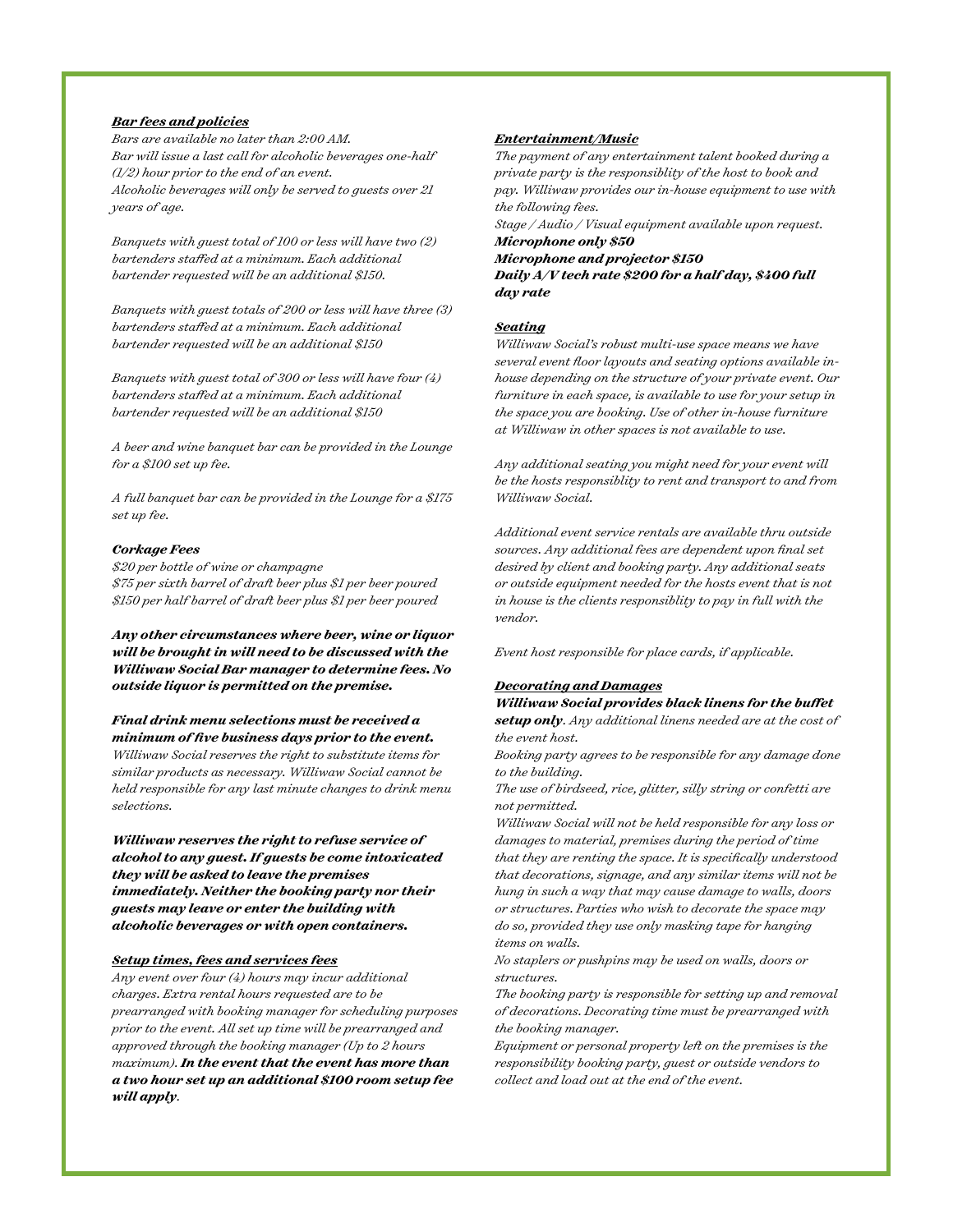#### *The rest*

*The signed Gather proposal is our "contract" and deposit are required to confirm all dates. Deposits must be received two weeks prior to the event and Gather proposals approved five days prior to the event.* 

*Menu and menu prices subject to change.*

*Williwaw reserves the right to inspect and control all private functions.* 

*Please note: Any damages to the premises or disregard to Williwaw Social's policies and procedures will be charged accordingly.* 

#### *Williwaw Room capacities & occupancies Standing Room Only capacities*

*Capacities can vary. Williwaw whole first floor: Social Hall, Dining Hall SteamDot and birch bar with all barn doors open not all will have a view of the stage, no tables and no chairs - 700* 

*Social Hall and Midnight Sun Brewing Dining Room - 600 Social Hall - 350 MSBC Dining Hall -150 The Lounge - 75 The Speakeasy - 75 The Lounge and Speakeasy combined - 150* 

#### *Seated Plated Dinner Service Capacities*

*Williwaw Social Hall and MSBC Dining hall 136 - 17 - 5 foot rounds with 8 seats 150 - 17 - 5 foot rounds plus dining room booths* 

*Williwaw Social Hall 96 - 12 - 5 foot rounds with 8 seats* 

*The Lounge 50 - 4 - 5 foot tables with 8 seats plus three cocktail rounds that seat up to 15* 

*Speakeasy 40 mix of cocktail tables and bar seats* 

*The Lounge and Speakeasy combined 70*

#### *Seated Capacity with Buffet Dinner*

*Williwaw Social Hall and Dining hall 120 - 15 5 foot rounds with 8 seats 138 - 15 5 foot rounds plus dining room booths* 

*Williwaw Social Hall only 88 - 11 - 5 foot rounds with 8 seats* 

*The Lounge 39 - 3 - 5 foot tables with 8 seats, plus three cocktail tables that seat up to 15* 

*Speakeasy 50 - mix of cocktail tables and bar seats* 

*The Lounge and Speakeasy combined 80* 

#### *Cocktail Reception/Mixers with a buffet mix of high top tables with and without chairs*

*Williwaw Social Hall and Dining Hall - 300*

*Social Hall only - 160*

*The Lounge - 60* 

*Speakeasy - 55* 

*The Lounge and Speakeasy combined - 110* 

#### *Cocktail Reception/Mixers without a buffet mix of high top tables without chairs Williwaw Social Hall and Dining Hall - 500*

*Social Hall Only - 200* 

*The Lounge - 65* 

*Speakeasy - 60* 

*The Lounge and Speakeasy combined - 120*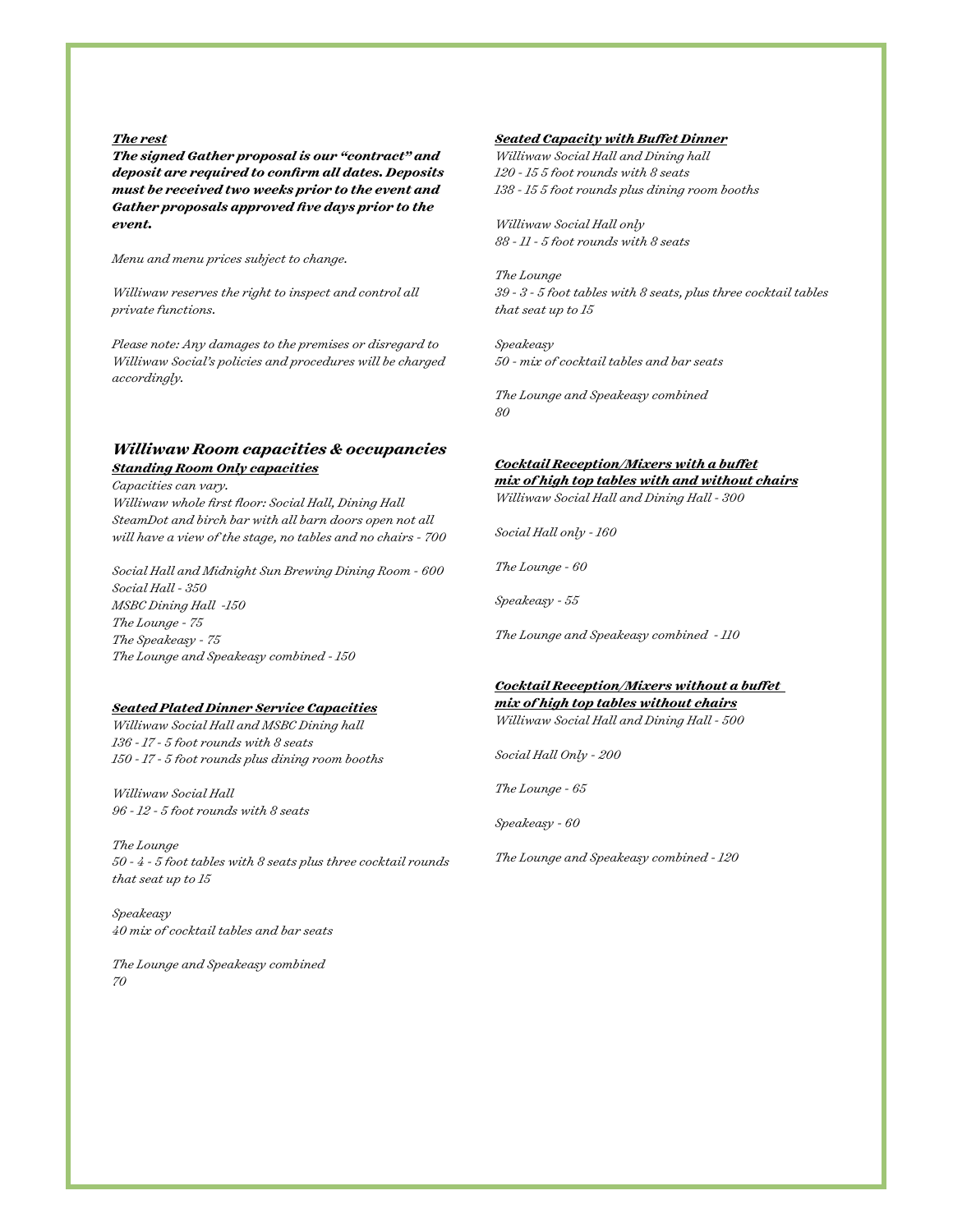# *Cocktail Hors D'oeuvres*

25 Guest Minimum Maximum buffet service two hours | Prices subject to change due to market values \*BP indicates they are available for butler passed

*Marinara Meatballs 12 for \$20* 

*Sweet and Sour Meatballs* 

*12 for \$20* 

*Teriyaki Meatballs 12 for \$20* 

*Teriyaki Beef Skewers 12 for \$40* 

# *Satay Chicken Skewers*

*Thai peanut sauce 12 for \$35* 

*Teriyaki Chicken Skewers 12 for \$35* 

# *Spring Roll*

*deep fried veggie spring roll served with sweet Thai chili sauce 12 for \$25 | \*BP* 

# *Caprese Bruschetta*

*mozzarella, tomatoes, pesto, extra virgin olive oil drizzle, black pepper, balsamic reduction 12 for \$40 | \*BP*

# *Brie Bruschetta*

*brie, green apple, candied nuts, honey 12 for \$40 | \*BP*

# *BLT Bruschetta*

*pecanwood-smoked bacon, arugula, tomatoes, chipotle mayo 12 for \$40 - \*BP*

# *Coconut Shrimp*

*with sweet Thai chili sauce 12 for 30 | \*BP*

# *Sweet Cheeks Slider*

*slow-roasted Adobada pulled pork, chipotle mayo, southwest slaw, pickled red cabbage 12 for \$45 | \*BP*

# *Beef Sliders*

*Kobe: Kobe beef patty, caramelized mushroom and onions, garlic aioli Cheeseburger: Kobe beef patty & cheddar cheese. Mayo, ketchup, mustard and pickles on the side 12 for \$45 | \*BP* 

# *Chicken Sliders*

*chicken cutlet, provolone cheese, sweet & spicy jalapeño pepper & onion jam 12 for \$45 | \*BP* 

# *Baked Mac N Cheese*

*cheddar and smoked gouda cheeses, garlic breadcrumbs 12 for \$35* 

# *Fried Mac N Cheese Balls*

*cheddar and smoked gouda cheeses, garlic breadcrumbs 12 for \$35*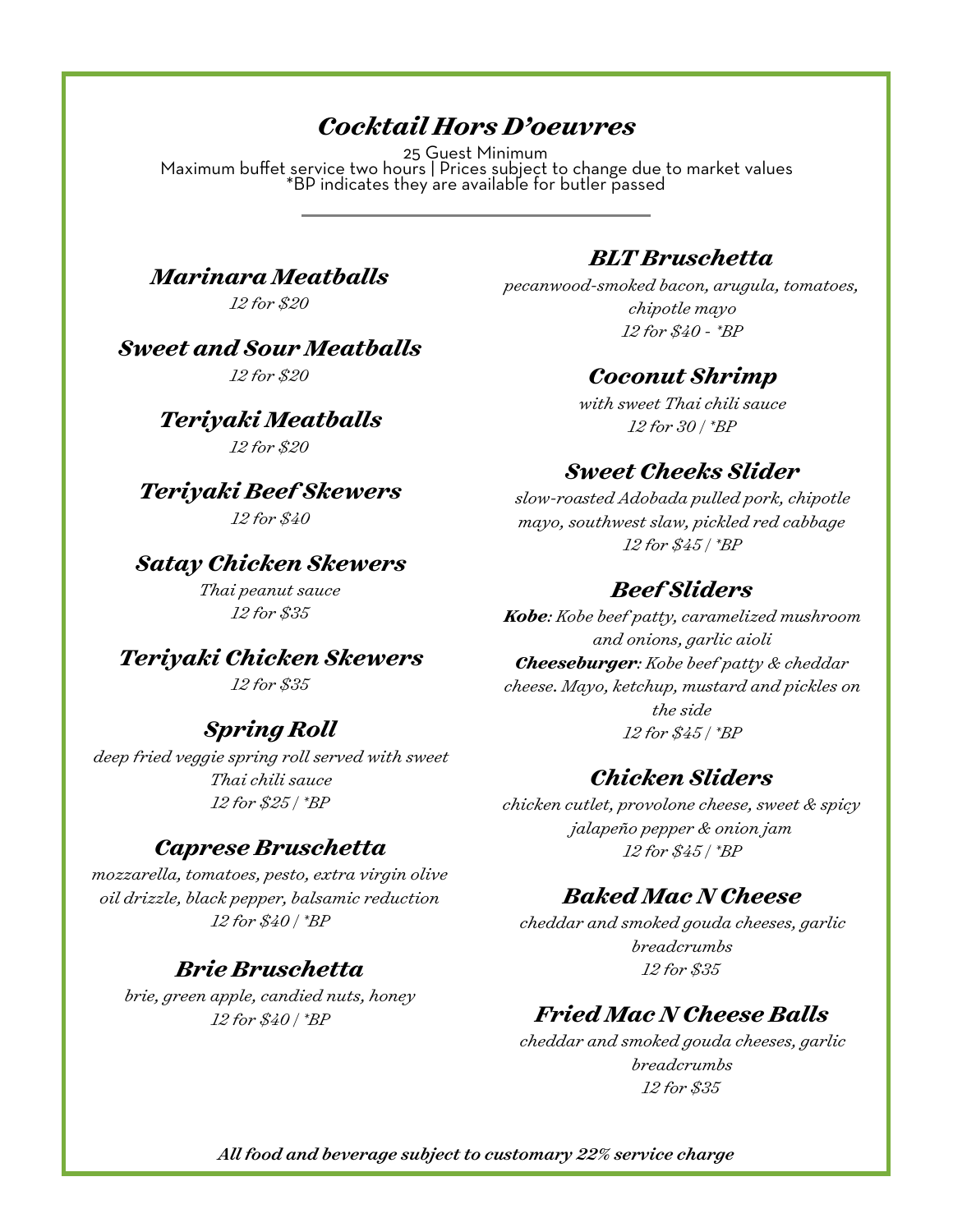# *Williwaw Social Party Platters*

25 Guest Minimum Maximum buffet service two hours | Prices subject to change due to market values

*The items below are not individual servings so servings sizes will vary. We calculate our party platters to serve between 25 and 30 people.* 

#### *Hummus*

*House made hummus with cucumbers, tomatoes, Kalamata olives, feta cheese and warm pita \$150* 

#### *Deluxe Crudités*

*assortment of fresh cut seasonal vegetables and ranch dressing \$200* 

### *Seasonal Fruit Fresh*

*seasonal fruits and berries \$250* 

# *Warm Spinach & Artichoke Dip*

*served with locally made tortilla chips \$150* 

### *Smoked Salmon Dip*

*served with garlic crostini's \$250* 

### *Warm Jalapeno & Crab Dip*

*served with locally made tortilla chips \$350* 

# *Midnight Sun Brewing Meat and Cheese Plate*

*flavorful, textured cheeses, fruit, candied nuts, honey, assorted charcuterie, whole grain beer mustard, tomato-bacon jam, marinated artichokes, crostini's \$350*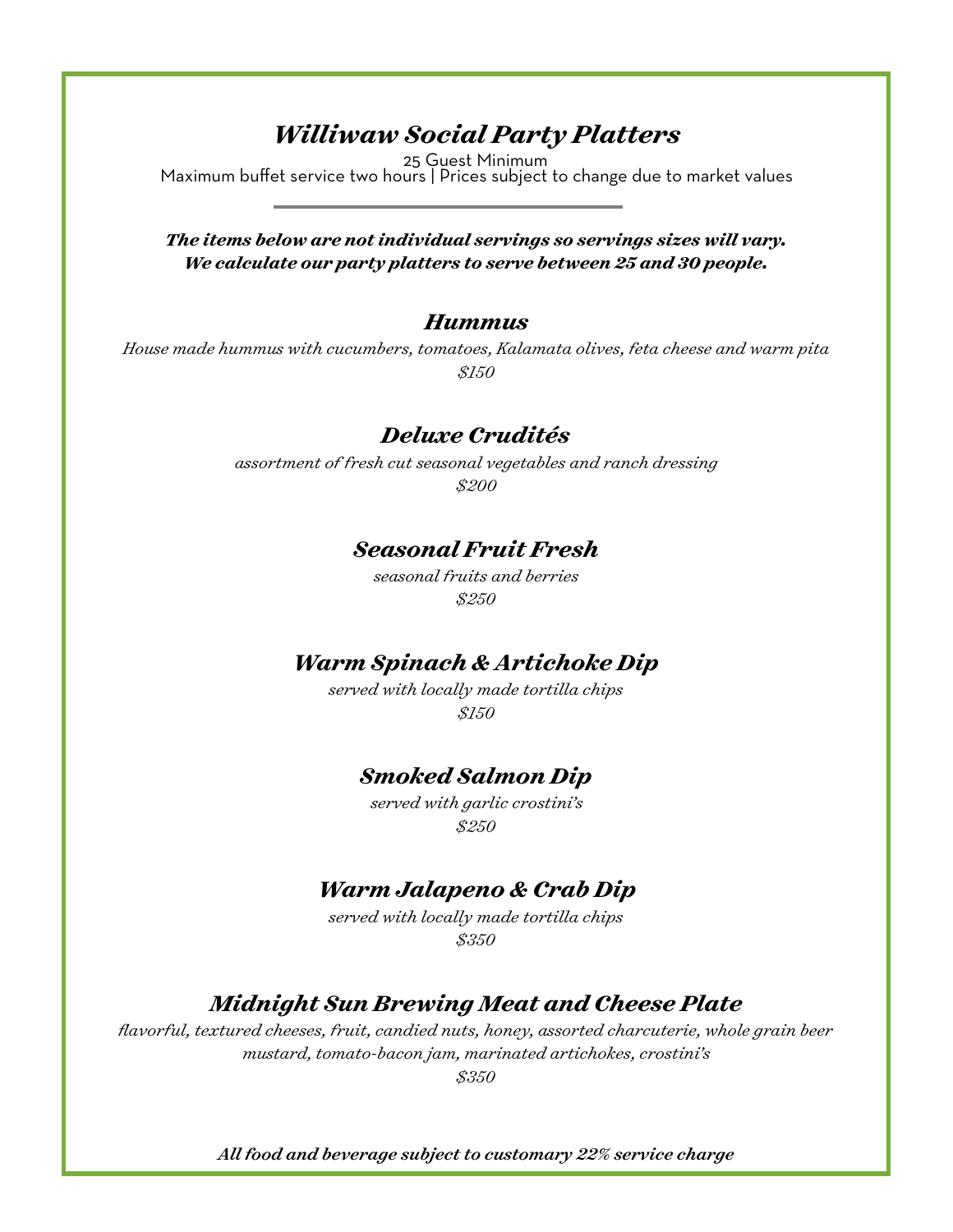# *Salad Bowls*

25 Guest Minimum Maximum buffet service two hours | Prices subject to change due to market values Our salad bowls are not individual servings so servings sizes may vary.

# *House Salad Bowl*

*mixed greens, cucumber, julienne carrots, grape tomatoes choose two house-made dressings: ranch, Italian, balsamic vinaigrette, avocado vinaigrette, creamy feta* 

*medium size : \$30 large size : \$45* 

# *Caesar Salad Bowl*

*romaine lettuce, parmesan, housemade croutons, house made Caesar dressing, lightly tossed medium size: 12 servings for \$40 large size : 24 servings for \$55* 

# *Desserts*

Outside desserts are allowed for a \$50 fee. All cakes must be cut by a staff member, the cake cutting fee is \$25 Prices subject to change due to market values

# *Assorted Mini Cheesecakes*

*chocolate cappuccino, vanilla, chocolate chip, lemon, raspberry, amaretto, silk mouse 12 for \$30* 

#### *Assorted Dessert Bars*

*oreo dream, lemon-berry jazz, chocolate raspberry tango, marbled cheese truffle, 12 for \$35* 

# *Midnight Sun Brewing Coffee Tiramisu*

*lady fingers, marscapone cream, Jameson whiskey, SteamDot Cold Brew, Midnight Sun Brewtality Espresso Black Beer. 21 and over option \$145 for 12 Non-Alcoholic option \$100 for 12* 

> *For half or full sheet cake orders please contact your event manager*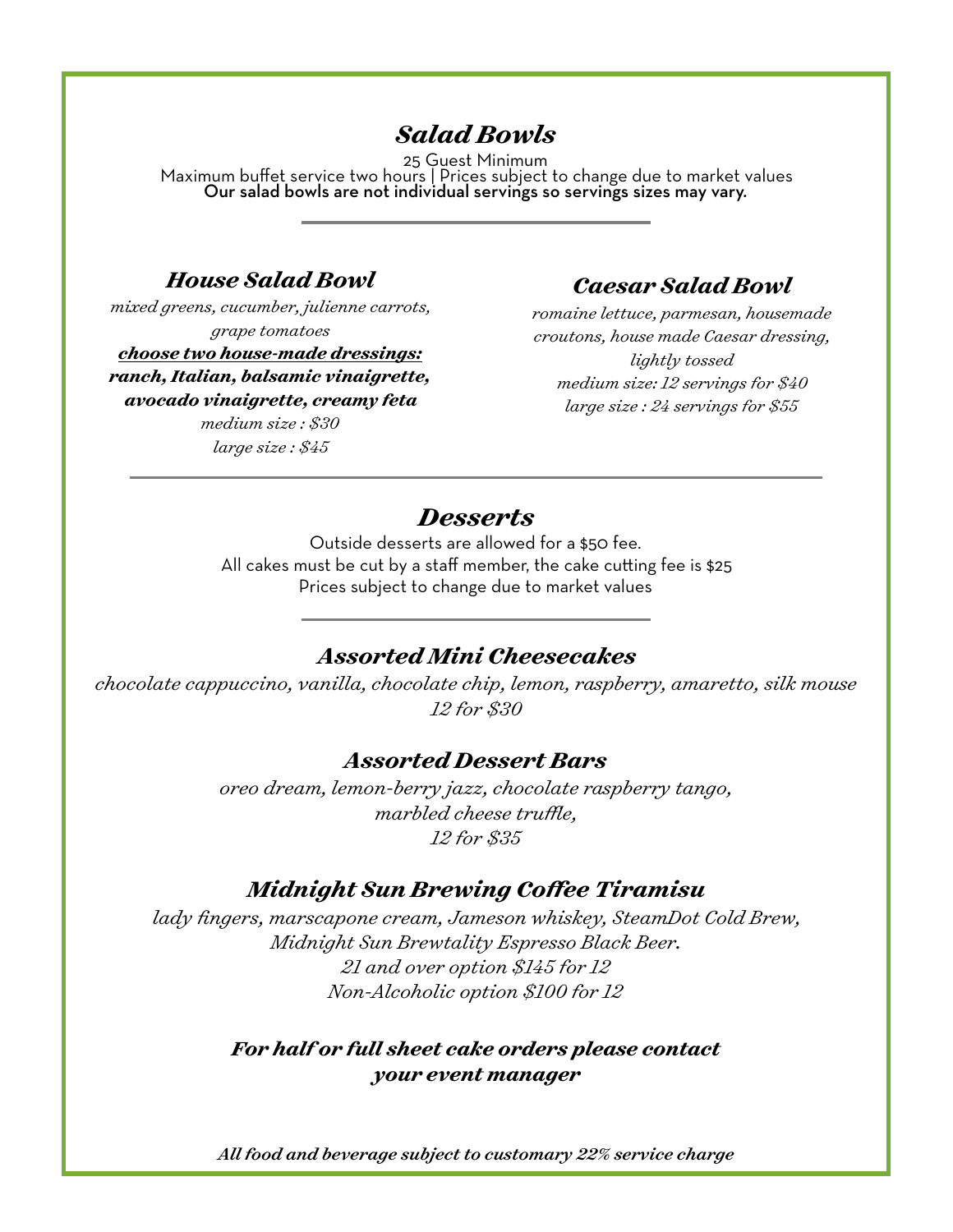# *Dinner Buffet Menus*

30 Guest Minimum - Maximum buffet service two hours Prices subject to change due to market values \$150 carving one-time fee for all buffets with Prime Rib

\*Vegetarian Options available upon request\*

*Herbed Grilled Chicken Breast Seasonal Vegetables Saffron Rice or Roasted Garlic Mashed Potatoes Choice of House Salad or Caesar Salad Fresh rolls ~ \$48 per guest ~* 

*Choice of Herb Crusted Prime Rib or Grilled Alaskan seasonal fish with choice of mango salsa or lemon herb Seasonal Vegetables Saffron Rice or Roasted Garlic Mashed Potatoes Choice of House Salad or Caesar Salad Fresh rolls ~ \$50 per guest ~* 

*Herb Crusted Prime Rib and Herbed Grilled Chicken Breast Seasonal Vegetables Choice of Saffron Rice or Roasted Garlic Mashed Potatoes Choice of House Salad or Caesar Salad Fresh rolls ~ \$60 per guest ~* 

*Herb Crusted Prime Rib and Grilled Alaskan seasonal fish with choice of mango salsa or lemon herb Seasonal Vegetables Choice of Saffron Rice or Roasted Garlic Mashed Potatoes Choice of House Salad or Caesar Salad Fresh rolls ~ \$65 per guest ~*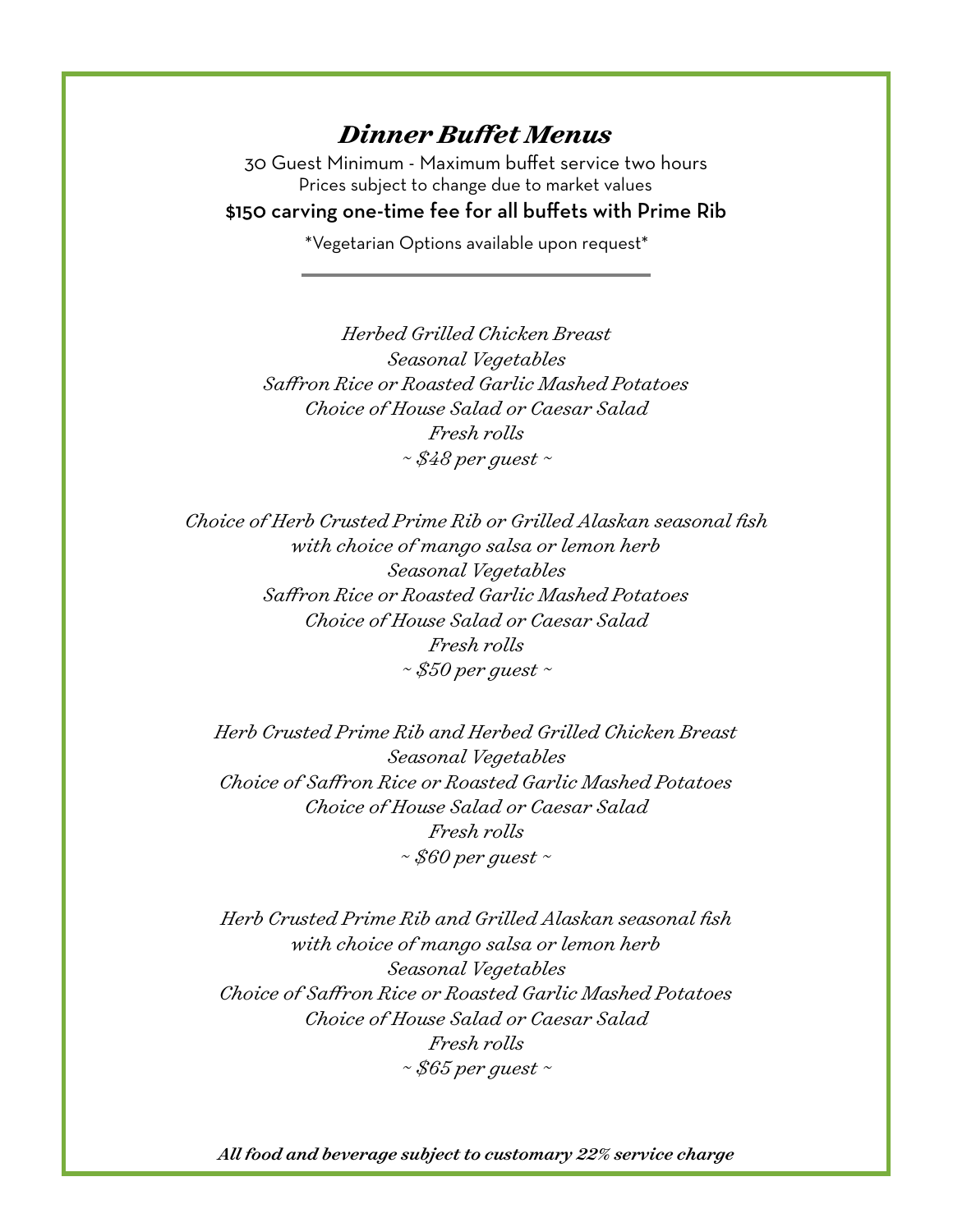# *Breakfast Ala Carte*

10 Guest Minimum Perfect for a quick meeting in the Lounge above SteamDot Coffee

# *SteamDot Coffee Carafe \$30*

*cups, stir sticks, cream and sugar* 

# *Hot Water Carafe \$30*

*assorted teas and/or hot cocoa, cups, stir sticks* 

# *Assorted Pastries*

*12 for \$20*

# *Continental Breakfast*

# *Breakfast Buffet*

*25 Guest Minimum Maximum buffet service two hours* 

*SteamDot coffee & assorted juices* 

*fresh fruit* 

*Assorted pastries* 

*\$15 per person* 

*25 Guest Minimum Maximum buffet service two hours* 

*SteamDot coffee & assorted juices* 

*fresh fruit* 

*Assorted pastries* 

*Scrambled Eggs* 

*Bacon or Sausage* 

*Breakfast Potatoes* 

 *\$25 per person*